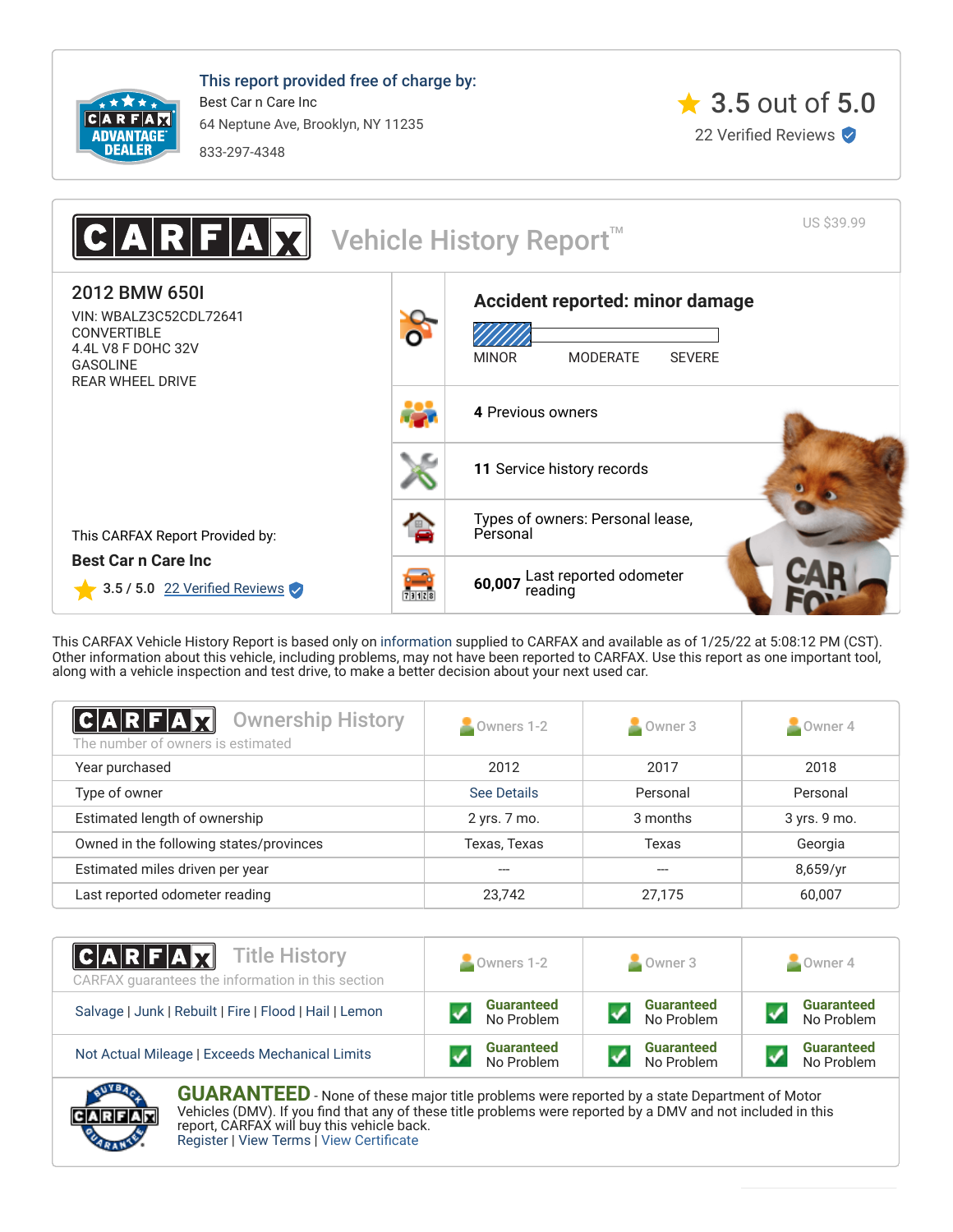<span id="page-1-0"></span>

| <b>Additional History</b><br>C A R F A<br>Not all accidents / issues are reported to CARFAX                             | Owners 1-2                                     | Owner 3                                             | Owner 4                                |
|-------------------------------------------------------------------------------------------------------------------------|------------------------------------------------|-----------------------------------------------------|----------------------------------------|
| <b>Total Loss</b><br>No total loss reported to CARFAX.                                                                  | No Issues<br>Reported                          | No Issues<br>$\blacklozenge$<br>Reported            | No Issues<br>✓<br>Reported             |
| <b>Structural Damage</b><br>CARFAX recommends that you have this vehicle<br>inspected by a collision repair specialist. | No Issues<br>✔<br>Reported                     | No Issues<br>$\checkmark$<br>Reported               | No Issues<br>✓<br>Reported             |
| <b>Airbag Deployment</b><br>No airbag deployment reported to CARFAX.                                                    | No Issues<br>$\blacktriangledown$<br>Reported  | No Issues<br>$\blacktriangledown$<br>Reported       | No Issues<br>✔<br>Reported             |
| <b>Odometer Check</b><br>No indication of an odometer rollback.                                                         | No Issues<br>$\blacktriangledown$<br>Indicated | No Issues<br>$\blacklozenge$<br>Indicated           | No Issues<br>$\checkmark$<br>Indicated |
| Accident / Damage<br>Accident reported: 11/09/2019.                                                                     | No Issues<br>Reported                          | No Issues<br>$\boldsymbol{\mathcal{L}}$<br>Reported | <b>Minor Damage</b>                    |
| Manufacturer Recall<br>No open recalls reported to CARFAX. Check with an<br>authorized BMW dealer for any open recalls. | No Recalls<br>√<br>Reported                    | No Recalls<br>$\checkmark$<br>Reported              | No Recalls<br>Reported                 |
| <b>Basic Warranty</b><br>Original warranty estimated to have expired.                                                   | <b>Warranty Expired</b>                        | <b>Warranty Expired</b>                             | <b>Warranty Expired</b>                |

<span id="page-1-2"></span><span id="page-1-1"></span>CARFAX Detailed History Owner 1 Purchased: 2012 Personal Lease Vehicle Date Mileage Source **Comments** 10/26/2011 Advantage BMW Midtown Houston, TX 713-289-1200 https://advantagebmwhouston.com  $4.4 / 5.0$ 232 Verified Reviews Vehicle offered for sale 10/31/2011 4 Advantage BMW Midtown Houston, TX 713-289-1200 https://advantagebmwhouston.com  $4.4 / 5.0$ 232 Verified Reviews Vehicle serviced 12/08/2011 1,750 Advantage BMW Midtown Houston, TX 713-289-1200 https://advantagebmwhouston.com  $4.4 / 5.0$ 232 Verified Reviews Vehicle serviced 01/04/2012 3,044 Advantage BMW Midtown Houston, TX 713-289-1200 https://advantagebmwhouston.com  $4.4 / 5.0$ 232 Verified Reviews Vehicle serviced <sup>575</sup> Customer Favorites <sup>575</sup> Customer Favorites <sup>575</sup> Customer Favorites <sup>575</sup> Customer Favorites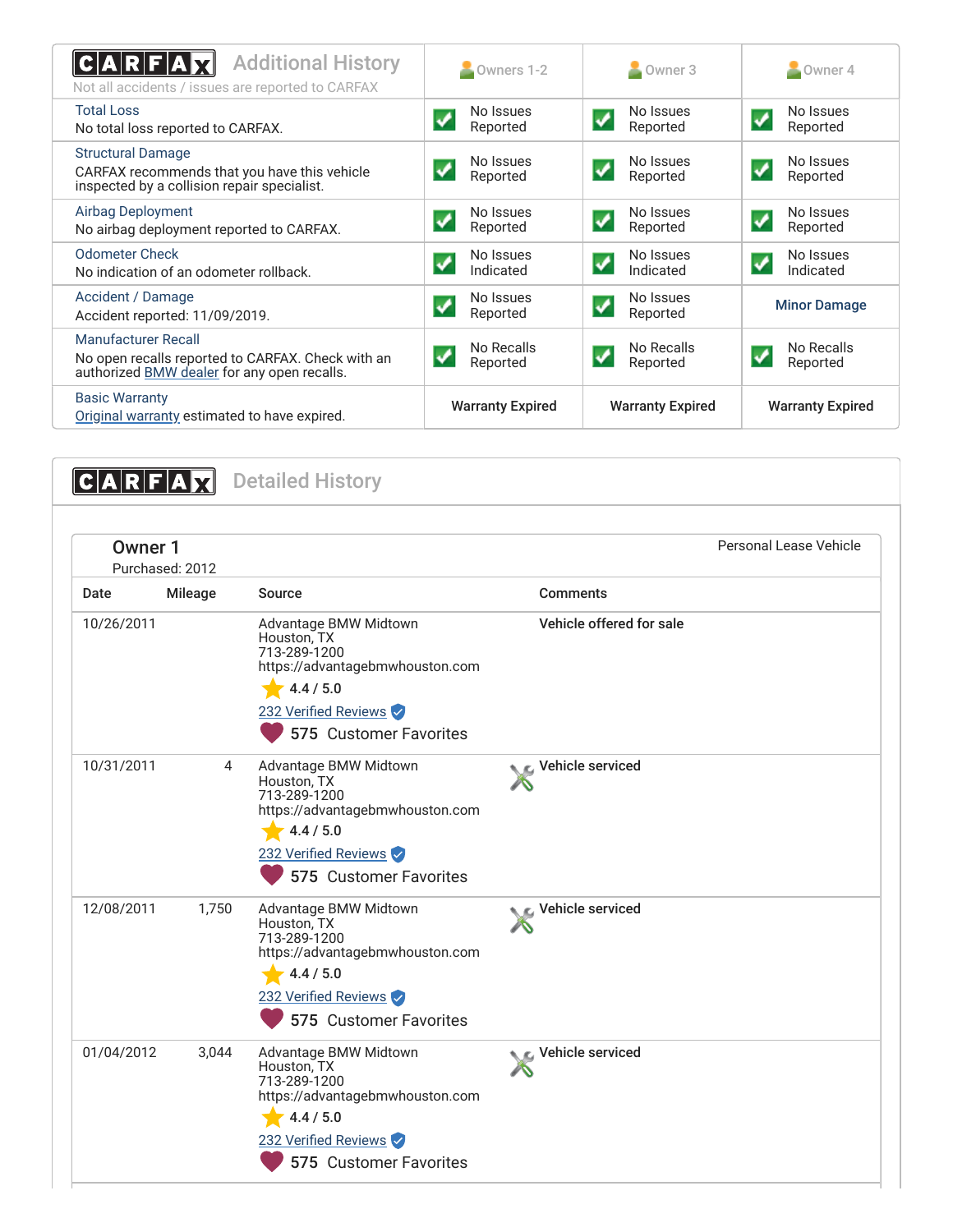| 01/24/2012 |       | Texas<br>Motor Vehicle Dept.<br>Seabrook, TX<br>Title #10131040919102357                                                                               | Title issued or updated<br>- Title or registration issued<br>- First owner reported<br>- Titled or registered as personal lease vehicle<br>- Vehicle color noted as Gray |
|------------|-------|--------------------------------------------------------------------------------------------------------------------------------------------------------|--------------------------------------------------------------------------------------------------------------------------------------------------------------------------|
| 03/09/2012 | 6,520 | Advantage BMW Midtown<br>Houston, TX<br>713-289-1200<br>https://advantagebmwhouston.com<br>4.4 / 5.0<br>232 Verified Reviews<br>575 Customer Favorites | C Vehicle serviced                                                                                                                                                       |
| 03/22/2012 |       | Texas<br>Motor Vehicle Dept.                                                                                                                           | Vehicle purchase reported                                                                                                                                                |
| 03/28/2012 |       | Advantage BMW Midtown<br>Houston, TX<br>713-289-1200<br>https://advantagebmwhouston.com<br>4.4 / 5.0<br>232 Verified Reviews<br>575 Customer Favorites | Vehicle serviced                                                                                                                                                         |

| <b>Owner 2</b> | Purchased: 2012 |                                                                                                                                                        |                                                                                                                                                                                                                                                     | <b>Personal Vehicle</b> |
|----------------|-----------------|--------------------------------------------------------------------------------------------------------------------------------------------------------|-----------------------------------------------------------------------------------------------------------------------------------------------------------------------------------------------------------------------------------------------------|-------------------------|
| Date           | <b>Mileage</b>  | Source                                                                                                                                                 | <b>Comments</b>                                                                                                                                                                                                                                     |                         |
| 05/07/2012     |                 | Texas<br>Motor Vehicle Dept.<br>Seabrook, TX<br>Title #10130941021133712                                                                               | Title issued or updated<br>- Registration issued or renewed<br>- New owner reported<br>- Loan or lien reported<br>- Passed safety inspection<br>- Vehicle color noted as Gray                                                                       |                         |
| 04/01/2013     |                 | Texas<br>Motor Vehicle Dept.<br>Seabrook, TX<br>Title #10130941021133712                                                                               | Registration issued or renewed<br>- Loan or lien reported<br>- Passed safety inspection<br>- Vehicle color noted as Gray                                                                                                                            |                         |
| 03/07/2014     | 13,490          | Texas<br><b>Inspection Station</b><br>Seabrook, TX                                                                                                     | Passed emissions inspection                                                                                                                                                                                                                         |                         |
| 03/11/2014     | 13,550          | Texas<br><b>Inspection Station</b><br>Seabrook, TX                                                                                                     | Passed emissions inspection                                                                                                                                                                                                                         |                         |
| 04/01/2014     |                 | Texas<br>Motor Vehicle Dept.<br>Seabrook, TX<br>Title #10130941021133712                                                                               | Registration issued or renewed<br>- Loan or lien reported<br>- Passed safety inspection<br>- Vehicle color noted as Gray                                                                                                                            |                         |
| 09/06/2014     | 14,505          | Dealer Inventory                                                                                                                                       | Vehicle offered for sale                                                                                                                                                                                                                            |                         |
| 09/16/2014     | 14,535          | Advantage BMW Midtown<br>Houston, TX<br>713-289-1200<br>https://advantagebmwhouston.com<br>4.4 / 5.0<br>232 Verified Reviews<br>575 Customer Favorites | C Vehicle serviced<br>- Maintenance inspection completed<br>- Brake fluid flushed/changed<br>- Battery charged<br>- Oil and filter changed<br>- Cabin air filter replaced/cleaned<br>- Transfer module/computer reprogrammed<br>- Wiper(s) replaced |                         |
| 04/01/2015     |                 | Texas<br>Motor Vehicle Dept.<br>Seabrook, TX<br>Title #10130941021133712                                                                               | Registration issued or renewed<br>- Loan or lien reported<br>- Passed safety inspection<br>- Vehicle color noted as Gray                                                                                                                            |                         |
| 04/04/2015     | 15,543          | Texas<br><b>Inspection Station</b>                                                                                                                     | Passed emissions inspection                                                                                                                                                                                                                         |                         |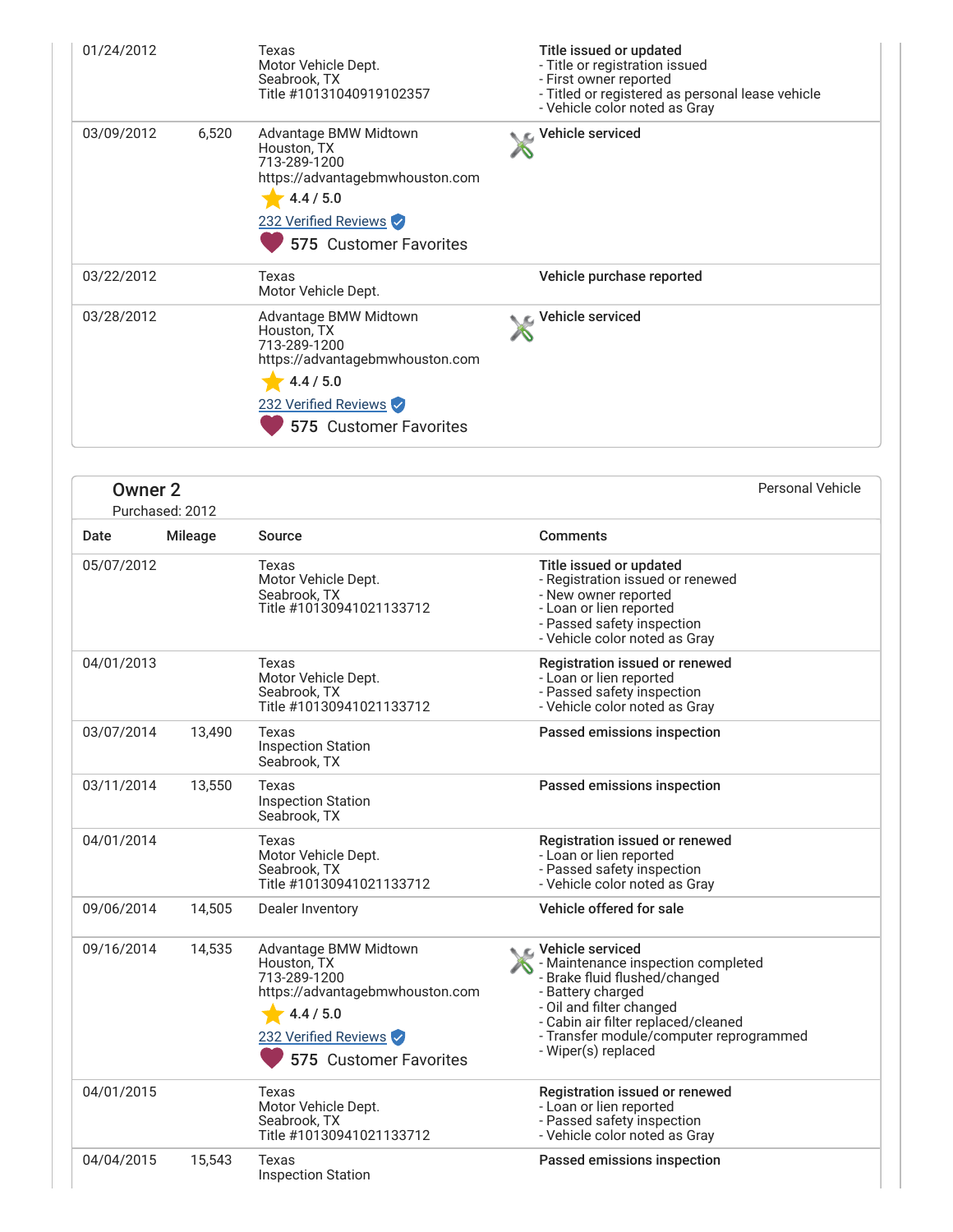|            |        | Seabrook, TX                                                             |                                                                                                                          |
|------------|--------|--------------------------------------------------------------------------|--------------------------------------------------------------------------------------------------------------------------|
| 03/31/2016 | 18,477 | Texas<br><b>Inspection Station</b><br>Seabrook, TX                       | Passed emissions inspection                                                                                              |
| 04/01/2016 |        | Texas<br>Motor Vehicle Dept.<br>Seabrook, TX<br>Title #10130941021133712 | Registration issued or renewed<br>- Loan or lien reported<br>- Passed safety inspection<br>- Vehicle color noted as Gray |
| 03/29/2017 | 22,481 | Texas<br><b>Inspection Station</b><br>Seabrook, TX                       | Passed emissions inspection                                                                                              |
| 04/01/2017 |        | Texas<br>Motor Vehicle Dept.<br>Seabrook, TX<br>Title #10130941021133712 | Registration issued or renewed<br>- Loan or lien reported<br>- Passed safety inspection<br>- Vehicle color noted as Gray |
| 07/05/2017 |        | Texas<br>Motor Vehicle Dept.<br>Seabrook, TX<br>Title #28695342918006152 | Title issued or updated<br>- Vehicle color noted as Gray<br>- Loan or lien released                                      |
| 07/23/2017 | 23,742 | Dealer Inventory                                                         | Vehicle offered for sale                                                                                                 |

|            | Owner <sub>3</sub><br>Purchased: 2017 |                                                                                                                                                                | <b>Personal Vehicle</b>                                                                                                               |  |
|------------|---------------------------------------|----------------------------------------------------------------------------------------------------------------------------------------------------------------|---------------------------------------------------------------------------------------------------------------------------------------|--|
| Date       | Mileage                               | Source                                                                                                                                                         | <b>Comments</b>                                                                                                                       |  |
| 09/19/2017 |                                       | Texas<br>Motor Vehicle Dept.<br>Humble, TX<br>Title #07937342987250045                                                                                         | Title issued or updated<br>- New owner reported<br>- Loan or lien reported<br>- Vehicle color noted as Gray                           |  |
| 01/03/2018 | 27,142                                | <b>AutoNation Nissan Katy</b><br>Katy, TX<br>281-305-8961<br>autonation.com<br>4.6 / 5.0<br>87 Verified Reviews                                                | Vehicle offered for sale                                                                                                              |  |
| 01/10/2018 | 27,175                                | <b>AutoNation Nissan Katy</b><br>Katy, TX<br>281-305-8961<br>autonation.com<br>4.6 / 5.0<br>87 Verified Reviews                                                | C. Vehicle serviced<br>- Pre-delivery inspection completed<br>- Trim checked<br>- Oil and filter changed<br>- Vehicle washed/detailed |  |
| 01/13/2018 |                                       | Texas<br>Motor Vehicle Dept.<br>Humble, TX<br>Title #28695343110008322                                                                                         | Title issued or updated<br>- Vehicle color noted as Gray<br>- Loan or lien released                                                   |  |
| 01/16/2018 |                                       | <b>AutoNation Nissan Katy</b><br>Katy, TX<br>281-305-8961<br>autonation.com<br>4.6 / 5.0<br>87 Verified Reviews                                                | Vehicle offered for sale                                                                                                              |  |
| 01/23/2018 |                                       | <b>AutoNation CDJR South</b><br>Savannah (Abercorn Street)<br>Savannah, GA<br>912-330-1656<br>autonationchryslerdodgejeepramso<br>uthsavannah.com<br>4.2 / 5.0 | Vehicle offered for sale                                                                                                              |  |
|            |                                       | 16 Verified Reviews                                                                                                                                            |                                                                                                                                       |  |
| 01/29/2018 |                                       | <b>AutoNation CDJR South</b>                                                                                                                                   | Vehicle sold                                                                                                                          |  |

Savannah(Abercorn Street)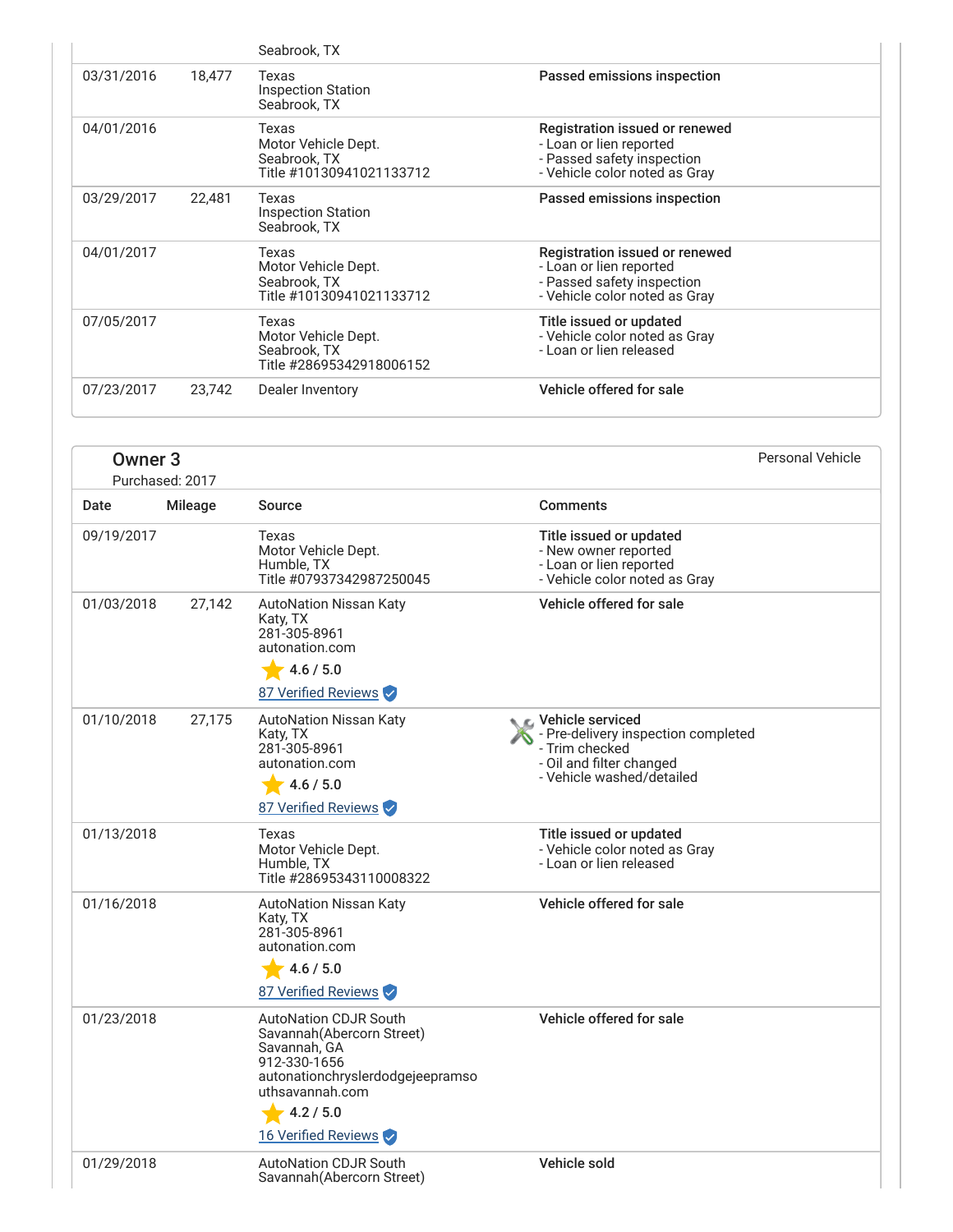Savannah, GA 912-330-1656 autonationchryslerdodgejeepramso uthsavannah.com

 $4.2 / 5.0$ 16 Verified Reviews

<span id="page-4-0"></span>

| Owner <sub>4</sub><br>Purchased:<br>2018 |         | Low mileage! This owner drove less than<br>the industry average of 15,000 miles per<br>year.                                                                                             | <b>Personal Vehicle</b><br>8,659 mi/yr                                                                                         |
|------------------------------------------|---------|------------------------------------------------------------------------------------------------------------------------------------------------------------------------------------------|--------------------------------------------------------------------------------------------------------------------------------|
| Date                                     | Mileage | <b>Source</b>                                                                                                                                                                            | <b>Comments</b>                                                                                                                |
| 01/29/2018                               |         | Georgia<br>Motor Vehicle Dept.                                                                                                                                                           | Vehicle purchase reported                                                                                                      |
| 02/15/2018                               |         | Georgia<br>Motor Vehicle Dept.                                                                                                                                                           | Vehicle purchase reported<br>- Title issued or updated<br>- New owner reported                                                 |
| 02/28/2018                               | 27,995  | <b>AutoNation CDJR South</b><br>Savannah (Abercorn Street)<br>Savannah, GA<br>912-330-1656<br>autonationchryslerdodgejeepramso<br>uthsavannah.com<br>4.2 / 5.0<br>16 Verified Reviews    | Vehicle serviced                                                                                                               |
| 03/16/2018                               |         | Georgia<br>Motor Vehicle Dept.<br>Savannah, GA                                                                                                                                           | Registration issued or renewed<br>- Title or registration issued<br>- Loan or lien reported<br>- Vehicle color noted as Silver |
| 03/22/2018                               | 28,725  | <b>AutoNation CDJR South</b><br>Savannah (Abercorn Street)<br>Savannah, GA<br>912-330-1656<br>autonationchryslerdodgejeepramso<br>uthsavannah.com<br>4.2 / 5.0                           | <b><i>€</i></b> Vehicle serviced<br>- Tire(s) balanced<br>- Tire(s) mounted                                                    |
|                                          |         | 16 Verified Reviews                                                                                                                                                                      |                                                                                                                                |
| 04/09/2018                               | 29,483  | Savannah Tire - Waters<br>Savannah, GA<br>912-349-3834<br>savannahtire.com<br>4.9 / 5.0<br>18 Verified Reviews                                                                           | Vehicle serviced                                                                                                               |
| 04/24/2018                               |         | Chrysler Dodge Jeep Ram South<br>Savannah<br>Savannah, GA<br>912-330-1656<br>chryslerdodgejeepramsouthsavanna<br>h.com/<br>4.2 / 5.0<br>104 Verified Reviews<br>2,118 Customer Favorites | C Vehicle serviced                                                                                                             |
| 03/12/2019                               |         | Georgia<br>Motor Vehicle Dept.<br>Savannah, GA                                                                                                                                           | Registration issued or renewed<br>- Loan or lien reported<br>- Vehicle color noted as Silver                                   |
| 09/19/2019                               |         | Georgia<br>Motor Vehicle Dept.<br>Savannah, GA                                                                                                                                           | Registration issued or renewed<br>- Loan or lien reported<br>- Vehicle color noted as Silver                                   |
| 11/09/2019                               |         | Damage Report                                                                                                                                                                            | Accident reported: minor damage                                                                                                |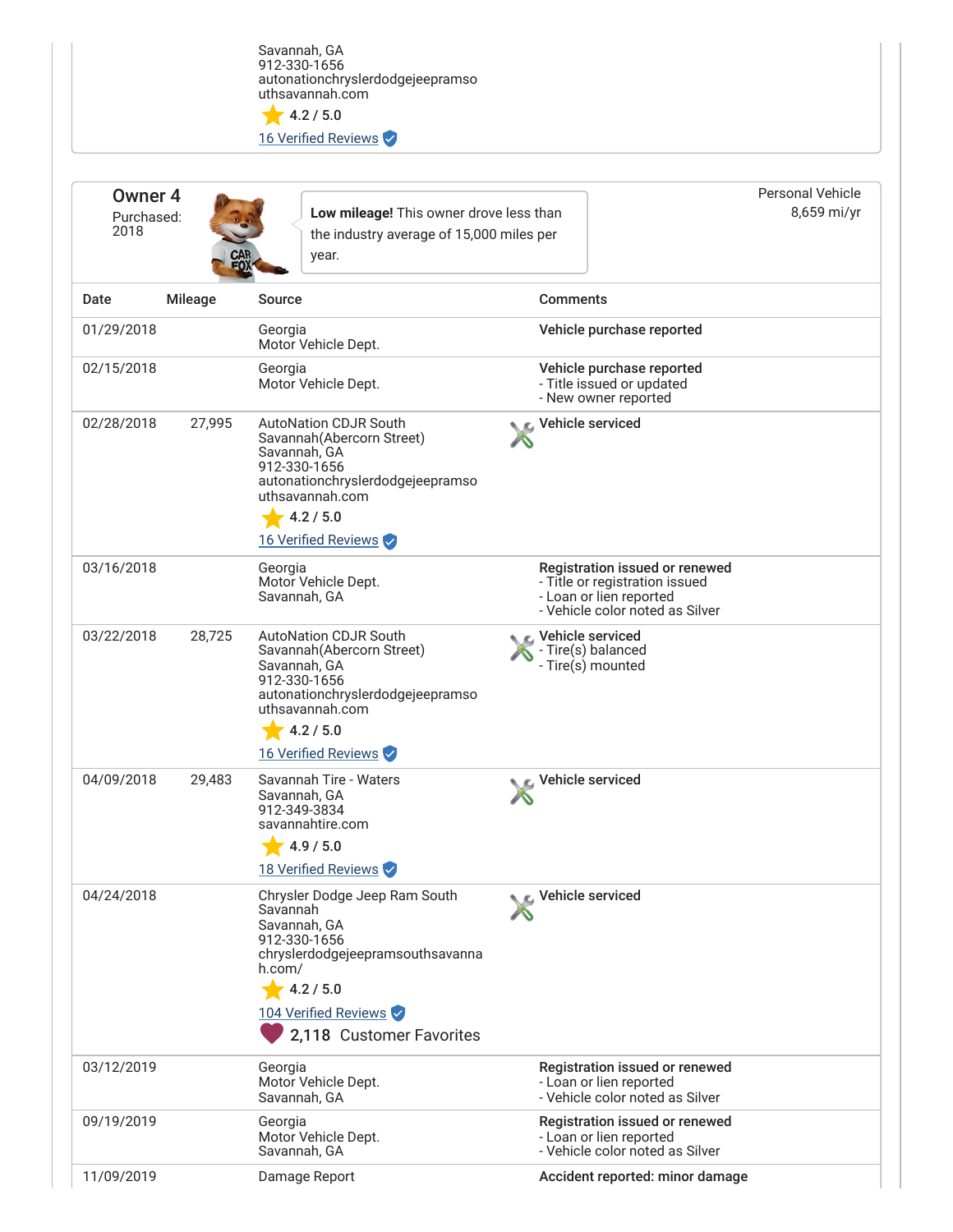- Vehicle involved in a sideswipe collision - Damage to right rear - Airbags did not deploy **CARFAX HAS THE MOST ACCIDENT & DAMAGE INFORMATION** Minor damage is usually cosmetic, including dents or scratches to the vehicle body. 01/08/2021 Georgia Motor Vehicle Dept. Savannah, GA Registration issued or renewed - Loan or lien reported - Vehicle color noted as Silver 11/08/2021 59,999 Auto Auction Vehicle sold Millions of used vehicles are bought and sold at auction every year. 12/27/2021 60,007 Auto Auction Listed as a dealer vehicle - Vehicle sold **Damage Severity Scale (i)** MINOR MODERATE SEVERE **Damage Location** FRONT LEFT RIGHT REAR

Have Questions? Consumers, please visit our Help Center at [www.carfax.com](http://www.carfax.com/help). Dealers or Subscribers, please visit our Help Center at [www.carfaxonline.com.](http://www.carfaxonline.com/)



### Accident Indicator

CARFAX receives information about accidents in all 50 states, the District of Columbia and Canada.

Not every accident is reported to CARFAX. As details about the accident become available, those additional details are added to the CARFAX Vehicle History Report. CARFAX recommends that you have this vehicle inspected by a qualified mechanic.